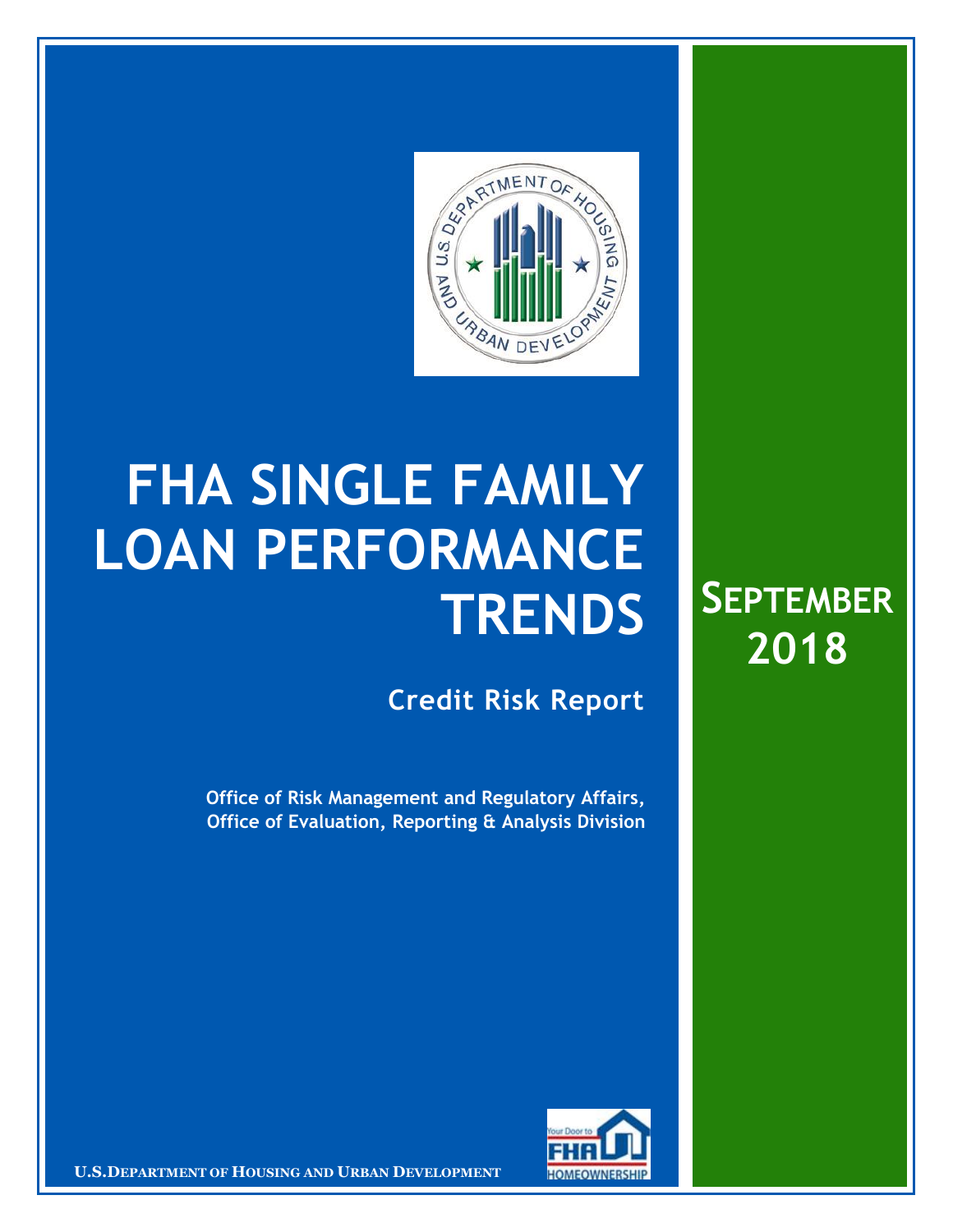## Table of Contents

# Table of Figures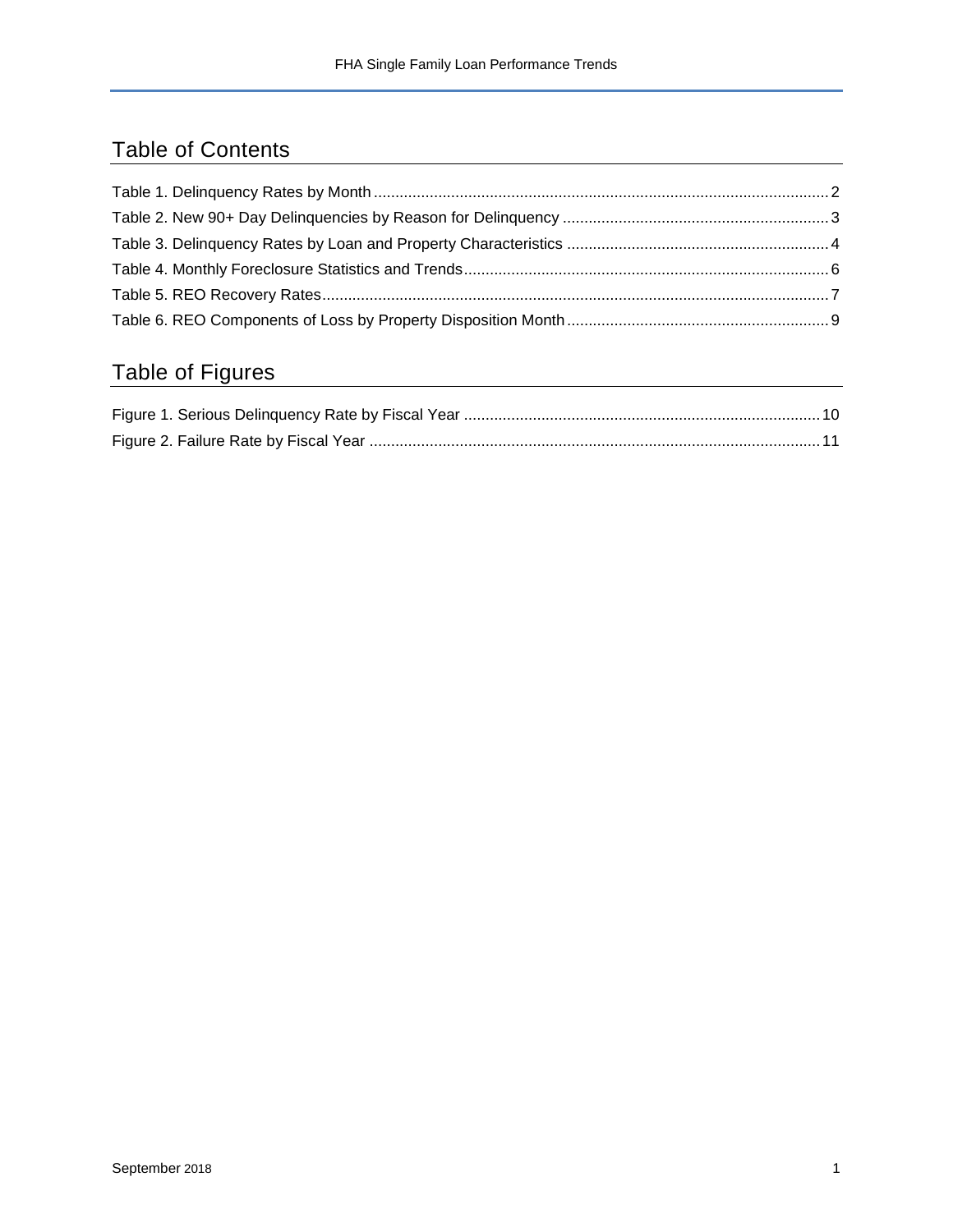<span id="page-2-0"></span>

|          | Active<br>Insurance in |        | Delinquency Rates <sup>a</sup> (%) |                            | Exceptions <sup>b</sup> (%)<br>In | Serious<br>Delinquency |                       |  |
|----------|------------------------|--------|------------------------------------|----------------------------|-----------------------------------|------------------------|-----------------------|--|
| Month    | Force (EOM)            | 30-day | 60-day                             | 90-day                     | Foreclosure                       | In<br>Bankruptcy       | Rate <sup>c</sup> (%) |  |
|          |                        |        |                                    |                            |                                   |                        |                       |  |
|          |                        |        | <b>Non-Seasonally Adjusted</b>     |                            |                                   |                        |                       |  |
| Sep 2017 | 7,982,070              | 5.77   | 1.70                               | 2.36                       | 1.19                              | 0.77                   | 4.32                  |  |
| Oct      | 7,986,663              | 5.53   | 2.11                               | 2.46                       | 1.18                              | 0.78                   | 4.42                  |  |
| Nov      | 7,988,634              | 5.22   | 2.22                               | 2.88                       | 1.16                              | 0.79                   | 4.83                  |  |
| Dec      | 7,989,699              | 5.57   | 1.96                               | 3.23                       | 1.17                              | 0.79                   | 5.19                  |  |
| Jan 2018 | 8,005,645              | 4.96   | 1.81                               | 3.24                       | 1.14                              | 0.80                   | 5.18                  |  |
| Feb      | 8,007,772              | 4.84   | 1.66                               | 3.09                       | 1.16                              | 0.81                   | 5.06                  |  |
| Mar      | 8,007,182              | 4.16   | 1.40                               | 2.68                       | 1.15                              | 0.84                   | 4.66                  |  |
| Apr      | 8,012,065              | 4.26   | 1.37                               | 2.56                       | 1.13                              | 0.85                   | 4.54                  |  |
| May      | 8,015,714              | 4.27   | 1.37                               | 2.40                       | 1.11                              | 0.83                   | 4.35                  |  |
| Jun      | 8,024,523              | 4.87   | 1.47                               | 2.35                       | 1.09                              | 0.84                   | 4.28                  |  |
| Juld     | 8,031,487              | 4.59   | 1.48                               | 2.22                       | 1.02                              | 0.83                   | 4.08                  |  |
| Aug      | 8,037,609              | 4.67   | 1.51                               | 2.19                       | 1.06                              | 0.86                   | 4.11                  |  |
| Sep      | 8,048,639              | 5.51   | 1.66                               | 2.22                       | 1.04                              | 0.86                   | 4.11                  |  |
|          |                        |        |                                    | <b>Seasonally Adjusted</b> |                                   |                        |                       |  |
| Sep 2017 | 7,982,070              | 5.56   | 1.61                               | 2.36                       | 1.21                              | 0.77                   | 4.34                  |  |
| Oct      | 7,986,663              | 5.37   | 1.98                               | 2.44                       | 1.20                              | 0.77                   | 4.41                  |  |
| Nov      | 7,988,634              | 4.76   | 2.00                               | 2.76                       | 1.17                              | 0.78                   | 4.71                  |  |
| Dec      | 7,989,699              | 5.06   | 1.71                               | 3.03                       | 1.16                              | 0.79                   | 4.98                  |  |
| Jan 2018 | 8,005,645              | 4.75   | 1.64                               | 3.02                       | 1.13                              | 0.80                   | 4.95                  |  |
| Feb      | 8,007,772              | 5.00   | 1.69                               | 3.00                       | 1.13                              | 0.81                   | 4.95                  |  |
| Mar      | 8,007,182              | 4.82   | 1.62                               | 2.76                       | 1.12                              | 0.85                   | 4.73                  |  |
|          | 8,012,065              | 4.63   | 1.57                               | 2.67                       | 1.12                              | 0.85                   | 4.65                  |  |
| Apr      |                        |        |                                    |                            |                                   |                        |                       |  |
| May      | 8,015,714              | 4.44   | 1.50                               | 2.48                       | 1.13                              | 0.84                   | 4.45                  |  |
| Jun      | 8,024,523              | 4.88   | 1.53                               | 2.44                       | 1.09                              | 0.83                   | 4.36                  |  |
| Juld     | 8,031,487              | 4.70   | 1.51                               | 2.37                       | 1.03                              | 0.83                   | 4.24                  |  |
| Aug      | 8,037,609              | 4.55   | 1.47                               | 2.28                       | 1.06                              | 0.86                   | 4.20                  |  |
| Sep      | 8,048,639              | 5.27   | 1.57                               | 2.23                       | 1.07                              | 0.86                   | 4.16                  |  |

**Table 1. Delinquency Rates by Month**

EOM = end of month.

a The 90-day category includes all loans that are at least 3 months delinquent excluding those loans in foreclosure or bankruptcy processing. Included in the delinquency counts are loans under active consideration for loss mitigation foreclosure avoidance.

 $b$  Exceptions are counted separately from delinquencies, regardless of the length of the delinquency period. <sup>c</sup> Serious delinquency rates are the sum of 90-day delinquencies plus in-foreclosures and in-bankruptcies.

<sup>d</sup> Due to late reporting by a large servicer, the delinquency rates for July 2018 are likely understated. The August 2018 delinquency reporting rates accurately reflect the status of the portfolio.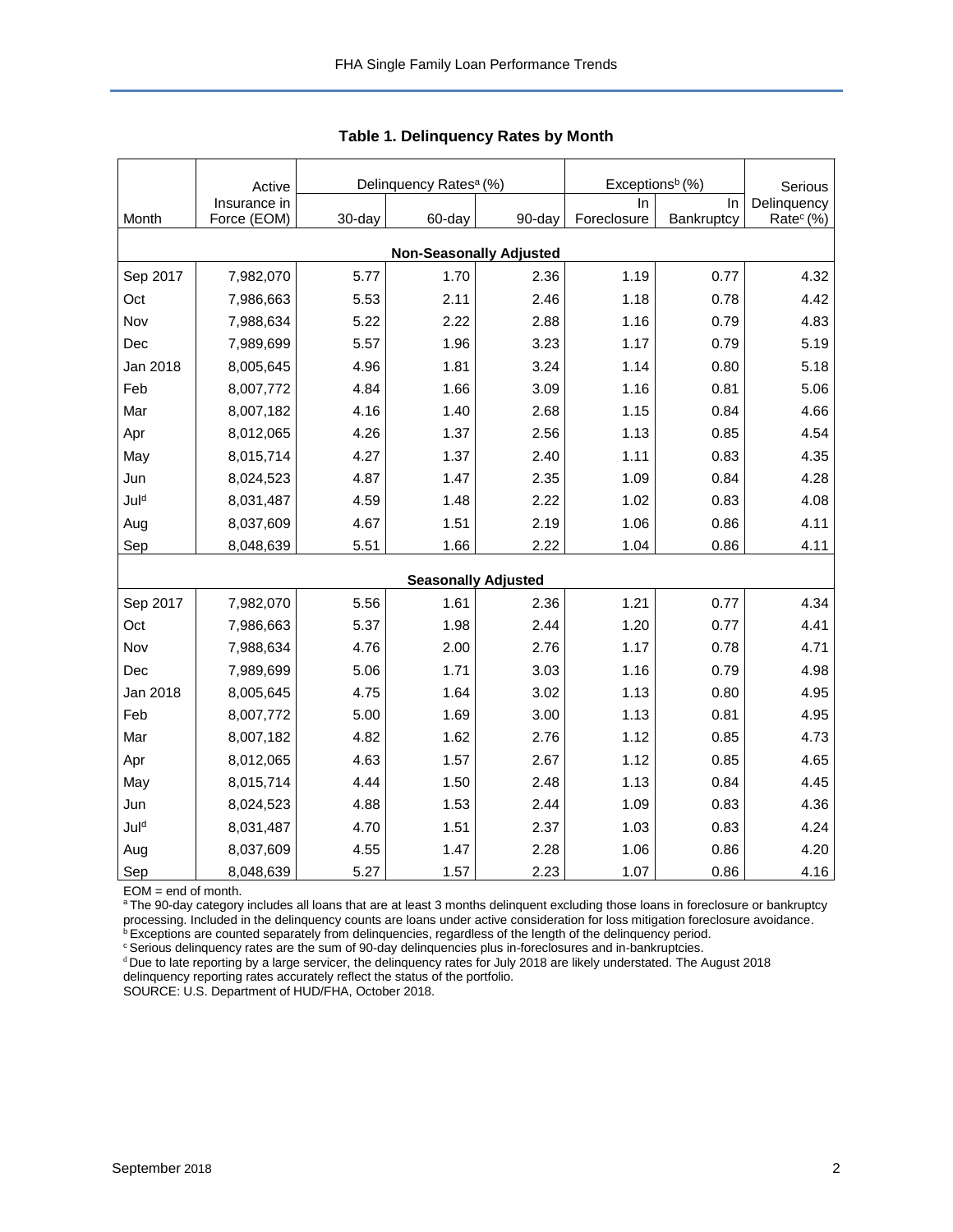|                    |               |           | Share by Reason for Delinquency (%) |             |                                                 |                     |         |                    |  |  |  |  |
|--------------------|---------------|-----------|-------------------------------------|-------------|-------------------------------------------------|---------------------|---------|--------------------|--|--|--|--|
| <b>Fiscal Year</b> | New 90+ Day   | Reduction |                                     | Excessive   | Death or<br>Illness of<br>Principal<br>Borrower | Marital             | No      |                    |  |  |  |  |
| and Quarter        | Delinguencies | of Income | Unemployed                          | Obligations | or Family                                       | <b>Difficulties</b> | Contact | Other <sup>a</sup> |  |  |  |  |
| 2011 Q4            | 133,826       | 37.31     | 10.22                               | 17.50       | 10.94                                           | 4.76                | 9.41    | 9.87               |  |  |  |  |
| 2012 Q1            | 158,091       | 36.54     | 9.45                                | 19.15       | 11.09                                           | 4.50                | 9.27    | 10.00              |  |  |  |  |
| 2012 Q2            | 114,762       | 37.14     | 9.99                                | 17.61       | 11.35                                           | 4.75                | 8.58    | 10.59              |  |  |  |  |
| 2012 Q3            | 101,467       | 36.78     | 9.70                                | 17.54       | 11.69                                           | 4.97                | 8.38    | 10.93              |  |  |  |  |
| 2012 Q4            | 125,200       | 36.79     | 9.49                                | 18.07       | 11.85                                           | 4.65                | 8.16    | 11.00              |  |  |  |  |
| 2013 Q1            | 124,359       | 36.22     | 8.98                                | 18.44       | 12.01                                           | 4.65                | 8.22    | 11.50              |  |  |  |  |
| 2013 Q2            | 104,165       | 35.80     | 8.79                                | 18.00       | 12.23                                           | 4.52                | 8.22    | 12.43              |  |  |  |  |
| 2013 Q3            | 86,810        | 35.94     | 8.27                                | 18.10       | 12.36                                           | 4.59                | 8.51    | 12.24              |  |  |  |  |
| 2013 Q4            | 105,090       | 36.32     | 8.29                                | 19.06       | 12.38                                           | 4.57                | 8.75    | 10.63              |  |  |  |  |
| 2014 Q1            | 112,099       | 35.32     | 7.93                                | 20.46       | 12.16                                           | 4.45                | 9.22    | 10.47              |  |  |  |  |
| 2014 Q2            | 93,183        | 34.74     | 8.04                                | 19.65       | 11.79                                           | 4.31                | 10.71   | 10.75              |  |  |  |  |
| 2014 Q3            | 80,881        | 33.29     | 7.89                                | 19.89       | 12.28                                           | 4.35                | 11.30   | 11.01              |  |  |  |  |
| 2014 Q4            | 101,850       | 32.51     | 7.51                                | 20.90       | 12.61                                           | 4.42                | 11.43   | 10.61              |  |  |  |  |
| 2015 Q1            | 106,665       | 31.75     | 6.97                                | 21.94       | 12.69                                           | 4.25                | 11.68   | 10.72              |  |  |  |  |
| 2015 Q2            | 82,866        | 32.24     | 7.12                                | 21.60       | 12.55                                           | 4.19                | 11.47   | 10.85              |  |  |  |  |
| 2015 Q3            | 71,869        | 30.83     | 6.65                                | 21.34       | 12.67                                           | 4.24                | 13.11   | 11.16              |  |  |  |  |
| 2015 Q4            | 88,263        | 30.56     | 6.61                                | 22.19       | 12.74                                           | 4.00                | 12.16   | 11.73              |  |  |  |  |
| 2016 Q1            | 92,607        | 30.68     | 6.44                                | 22.57       | 12.98                                           | 4.05                | 11.29   | 11.99              |  |  |  |  |
| 2016 Q2            | 78,978        | 30.21     | 6.72                                | 22.84       | 12.84                                           | 3.91                | 11.80   | 11.68              |  |  |  |  |
| 2016 Q3            | 66,500        | 30.83     | 6.80                                | 23.22       | 13.37                                           | 4.17                | 10.58   | 11.02              |  |  |  |  |
| 2016 Q4            | 85,289        | 31.78     | 7.12                                | 23.94       | 13.11                                           | 4.04                | 9.48    | 10.52              |  |  |  |  |
| 2017 Q1            | 94,958        | 31.29     | 6.84                                | 24.43       | 13.13                                           | 3.79                | 9.17    | 11.35              |  |  |  |  |
| 2017 Q2            | 75,376        | 31.44     | 7.05                                | 24.36       | 13.25                                           | 3.83                | 9.70    | 10.37              |  |  |  |  |
| 2017 Q3            | 65,531        | 30.43     | 7.07                                | 24.57       | 13.84                                           | 3.93                | 9.73    | 10.42              |  |  |  |  |
| 2017 Q4            | 87,286        | 30.78     | 7.21                                | 25.10       | 13.03                                           | 3.75                | 9.01    | 11.11              |  |  |  |  |
| 2018 Q1            | 157,585       | 23.12     | 4.95                                | 22.44       | 8.45                                            | 2.32                | 7.40    | 31.32              |  |  |  |  |
| 2018 Q2            | 88,660        | 27.28     | 6.92                                | 24.43       | 11.77                                           | 3.14                | 9.21    | 17.25              |  |  |  |  |
| 2018 Q3            | 64,397        | 27.69     | 7.84                                | 25.09       | 12.97                                           | 3.66                | 10.23   | 12.52              |  |  |  |  |
| 2018 Q4            | 84,223        | 25.06     | 7.41                                | 24.79       | 12.33                                           | 3.17                | 13.93   | 13.32              |  |  |  |  |

<span id="page-3-0"></span>**Table 2. New 90+ Day Delinquencies by Reason for Delinquency**

a Includes abandonment of property, distant employment transfer, neighborhood problems, property problems, inability to sell or rent property, military service, business failure, casualty loss, energy-environment cost, servicing problems, payment adjustment, payment dispute, and transfer of ownership pending fraud and incarceration. SOURCE: U.S. Department of HUD/FHA, October 2018.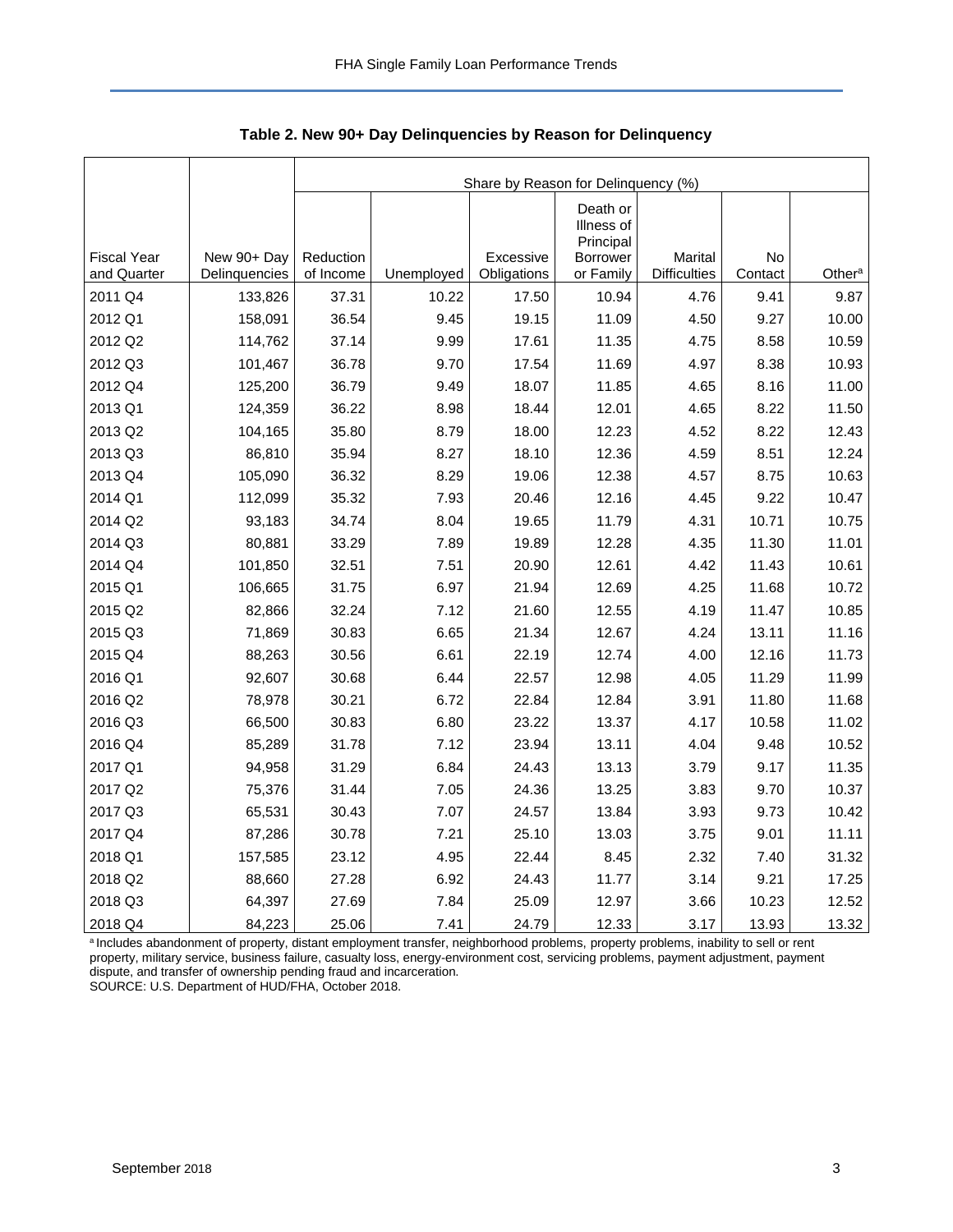## **Table 3. Delinquency Rates by Loan and Property Characteristics**

<span id="page-4-0"></span>

|                           |                     | Rates of Active Loan Counts (%) |        |        |         |             |            |                        |  |
|---------------------------|---------------------|---------------------------------|--------|--------|---------|-------------|------------|------------------------|--|
|                           | IIF                 | All Past                        |        |        |         | In          | In         | Serious<br>Delinquency |  |
|                           | Shares <sup>a</sup> | Due <sup>b</sup>                | 30-Day | 60-Day | 90+ Day | Foreclosure | Bankruptcy | Rate <sup>c</sup>      |  |
| <b>Loan Purpose</b>       |                     |                                 |        |        |         |             |            |                        |  |
| All Active Loans          | 8,048,639           | 11.28                           | 5.51   | 1.66   | 2.22    | 1.04        | 0.86       | 4.11                   |  |
| Purchase                  | 68.53               | 12.14                           | 5.92   | 1.86   | 2.46    | 1.03        | 0.88       | 4.36                   |  |
| Refinance                 | 31.47               | 9.40                            | 4.61   | 1.22   | 1.71    | 1.06        | 0.81       | 3.57                   |  |
| Refinance                 |                     |                                 |        |        |         |             |            |                        |  |
| <b>Refinance Loans</b>    | 2,519,762           | 9.40                            | 4.61   | 1.22   | 1.71    | 1.06        | 0.81       | 3.57                   |  |
| Conventional              | 35.02               | 10.54                           | 4.97   | 1.35   | 1.95    | 1.36        | 0.91       | 4.22                   |  |
| No Cash Out               | 21.37               | 10.55                           | 4.99   | 1.35   | 1.93    | 1.34        | 0.93       | 4.21                   |  |
| Cash Out                  | 13.65               | 10.51                           | 4.93   | 1.35   | 1.98    | 1.38        | 0.87       | 4.23                   |  |
| <b>FHA</b>                | 12.41               | 7.28                            | 3.90   | 0.94   | 1.26    | 0.60        | 0.58       | 2.45                   |  |
| No Cash Out               | 6.44                | 7.55                            | 3.91   | 1.00   | 1.30    | 0.67        | 0.67       | 2.64                   |  |
| Cash Out                  | 5.97                | 6.99                            | 3.88   | 0.87   | 1.22    | 0.53        | 0.49       | 2.24                   |  |
| Streamline                | 52.58               | 9.14                            | 4.54   | 1.19   | 1.65    | 0.96        | 0.79       | 3.41                   |  |
| Credit Score Ranged       |                     |                                 |        |        |         |             |            |                        |  |
| Loans with Credit Scores  | 6,295,881           | 10.92                           | 5.37   | 1.62   | 2.17    | 0.96        | 0.80       | 3.93                   |  |
| < 500                     | 0.11                | 37.85                           | 14.39  | 4.83   | 8.85    | 5.35        | 4.43       | 18.62                  |  |
| 500-579                   | 1.93                | 31.45                           | 13.07  | 4.60   | 6.82    | 3.71        | 3.24       | 13.78                  |  |
| 580-619                   | 7.50                | 22.10                           | 10.30  | 3.38   | 4.58    | 2.09        | 1.75       | 8.42                   |  |
| 620-659                   | 30.76               | 15.79                           | 7.80   | 2.43   | 3.16    | 1.24        | 1.16       | 5.56                   |  |
| 660-719                   | 39.53               | 7.85                            | 4.05   | 1.11   | 1.49    | 0.68        | 0.52       | 2.69                   |  |
| 720-850                   | 20.17               | 3.23                            | 1.64   | 0.40   | 0.61    | 0.37        | 0.20       | 1.19                   |  |
| <b>Fiscal Year Cohort</b> |                     |                                 |        |        |         |             |            |                        |  |
| <b>All Cohorts</b>        | 8,048,639           | 11.28                           | 5.51   | 1.66   | 2.22    | 1.04        | 0.86       | 4.11                   |  |
| pre-2004                  | 7.01                | 17.88                           | 8.32   | 2.86   | 3.53    | 1.74        | 1.44       | 6.70                   |  |
| 2004                      | 1.86                | 18.28                           | 8.55   | 2.87   | 3.58    | 1.76        | 1.52       | 6.86                   |  |
| 2005                      | 1.37                | 20.33                           | 9.28   | 3.17   | 4.02    | 2.11        | 1.76       | 7.89                   |  |
| 2006                      | 1.08                | 23.15                           | 9.94   | 3.37   | 4.78    | 2.97        | 2.09       | 9.85                   |  |
| 2007                      | 1.02                | 27.31                           | 10.95  | 3.81   | 5.93    | 3.89        | 2.74       | 12.55                  |  |
| 2008                      | 2.42                | 27.34                           | 11.06  | 3.78   | 5.76    | 4.10        | 2.63       | 12.50                  |  |
| 2009                      | 5.26                | 18.31                           | 8.03   | 2.53   | 3.55    | 2.51        | 1.68       | 7.75                   |  |
| 2010                      | 6.74                | 13.56                           | 6.42   | 1.86   | 2.55    | 1.56        | 1.17       | 5.28                   |  |
| 2011                      | 5.44                | 11.36                           | 5.45   | 1.59   | 2.18    | 1.15        | 0.99       | 4.32                   |  |
| 2012                      | 6.69                | 9.59                            | 4.67   | 1.38   | 1.85    | 0.84        | 0.86       | 3.55                   |  |
| 2013                      | 9.30                | 8.10                            | 3.97   | 1.13   | 1.56    | 0.69        | 0.75       | 3.00                   |  |
| 2014                      | 4.53                | 13.12                           | 6.20   | 1.89   | 2.63    | 1.21        | 1.19       | 5.03                   |  |
| 2015                      | 8.56                | 11.01                           | 5.37   | 1.63   | 2.30    | 0.84        | 0.87       | 4.01                   |  |
| 2016                      | 12.28               | 9.59                            | 4.93   | 1.44   | 2.03    | 0.62        | 0.57       | 3.22                   |  |
| 2017                      | 13.99               | 8.15                            | 4.53   | 1.27   | 1.71    | 0.37        | 0.28       | 2.35                   |  |
| 2018                      | 12.43               | 3.81                            | 2.72   | 0.60   | 0.41    | $0.05\,$    | 0.04       | 0.49                   |  |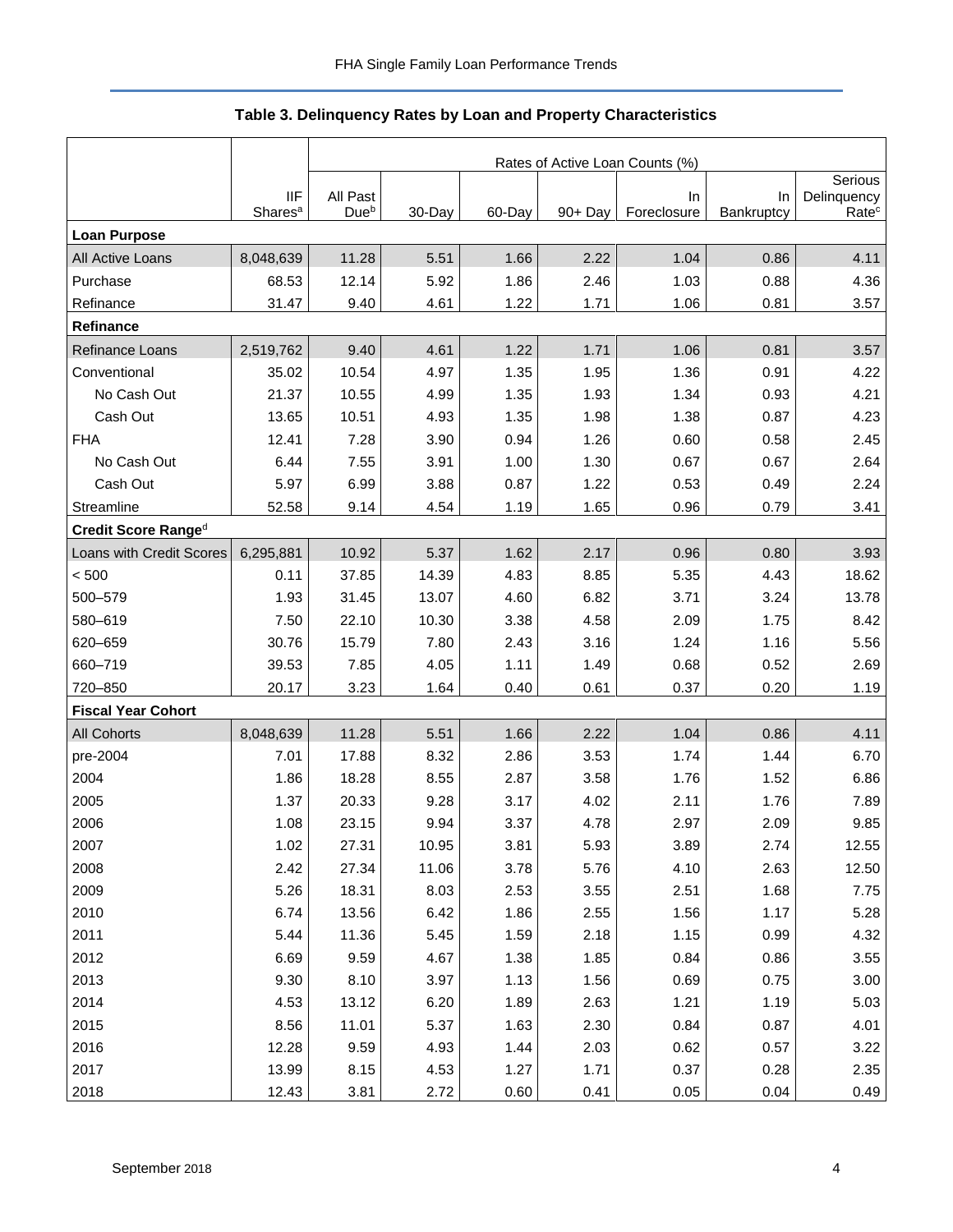#### **Table 3. Delinquency Rates by Loan and Property Characteristics**

|                                           |                     | Rates of Active Loan Counts (%) |        |        |         |             |            |                   |  |
|-------------------------------------------|---------------------|---------------------------------|--------|--------|---------|-------------|------------|-------------------|--|
|                                           |                     |                                 |        |        |         |             |            | Serious           |  |
|                                           | <b>IIF</b>          | All Past                        |        |        |         | In          | In         | Delinquency       |  |
|                                           | Shares <sup>a</sup> | Due <sup>b</sup>                | 30-Day | 60-Day | 90+ Day | Foreclosure | Bankruptcy | Rate <sup>c</sup> |  |
| Loan Amount at Origination (\$ thousands) |                     |                                 |        |        |         |             |            |                   |  |
| All Loan Amounts                          | 8,048,639           | 11.28                           | 5.51   | 1.66   | 2.22    | 1.04        | 0.86       | 4.11              |  |
| < 50                                      | 2.87                | 13.64                           | 6.46   | 2.09   | 2.39    | 1.75        | 0.95       | 5.09              |  |
| $50 - 99$                                 | 22.25               | 12.95                           | 6.17   | 1.97   | 2.44    | 1.33        | 1.04       | 4.80              |  |
| 100-149                                   | 27.55               | 11.80                           | 5.75   | 1.74   | 2.31    | 1.01        | 0.99       | 4.31              |  |
| 150-199                                   | 20.15               | 10.69                           | 5.34   | 1.56   | 2.13    | 0.87        | 0.80       | 3.80              |  |
| 200-249                                   | 12.09               | 9.77                            | 4.89   | 1.39   | 2.02    | 0.82        | 0.65       | 3.49              |  |
| 250-399                                   | 12.49               | 9.70                            | 4.78   | 1.38   | 2.06    | 0.90        | 0.58       | 3.54              |  |
| 400-499                                   | 1.59                | 8.54                            | 4.09   | 1.16   | 1.83    | 0.96        | 0.49       | 3.28              |  |
| >499                                      | 1.01                | 7.59                            | 3.49   | 0.97   | 1.71    | 1.03        | 0.39       | 3.13              |  |
| <b>Property Type</b>                      |                     |                                 |        |        |         |             |            |                   |  |
| All Property Types                        | 8,048,639           | 11.28                           | 5.51   | 1.66   | 2.22    | 1.04        | 0.86       | 4.11              |  |
| Detached                                  | 86.55               | 11.33                           | 5.59   | 1.68   | 2.22    | 0.97        | 0.87       | 4.06              |  |
| Manufactured Housing                      | 3.23                | 13.05                           | 6.06   | 1.82   | 2.39    | 1.76        | 1.02       | 5.17              |  |
| 2-4 Units                                 | 2.09                | 10.23                           | 4.17   | 1.25   | 2.12    | 2.09        | 0.61       | 4.81              |  |
| Condo                                     | 3.09                | 8.52                            | 3.78   | 1.12   | 1.96    | 1.02        | 0.64       | 3.62              |  |
| Townhouse                                 | 5.04                | 11.45                           | 5.31   | 1.74   | 2.41    | 1.22        | 0.77       | 4.40              |  |
| <b>Purchase Loan Type</b>                 |                     |                                 |        |        |         |             |            |                   |  |
| All Purchase Loans                        | 5,528,369           | 12.14                           | 5.92   | 1.86   | 2.46    | 1.03        | 0.88       | 4.36              |  |
| Repeat                                    | 17.64               | 9.91                            | 5.08   | 1.43   | 1.85    | 0.84        | 0.71       | 3.40              |  |
| First-time                                | 82.36               | 12.62                           | 6.09   | 1.96   | 2.59    | 1.07        | 0.92       | 4.57              |  |
| Down Payment Assistance (DPA) Type        |                     |                                 |        |        |         |             |            |                   |  |
| All Sources of Funds                      | 8,048,639           | 11.28                           | 5.51   | 1.66   | 2.22    | 1.04        | 0.86       | 4.11              |  |
| Government                                | 6.75                | 13.12                           | 6.16   | 2.06   | 2.87    | 1.01        | 1.02       | 4.90              |  |
| Relative                                  | 15.92               | 13.68                           | 6.81   | 2.14   | 2.78    | 1.07        | 0.88       | 4.73              |  |
| Other                                     | 2.15                | 20.15                           | 9.03   | 3.19   | 4.10    | 1.85        | 1.99       | 7.94              |  |
| Seller Funded                             | 0.61                | 31.61                           | 12.53  | 4.47   | 6.99    | 4.00        | 3.62       | 14.60             |  |
| No DPA                                    | 74.57               | 10.18                           | 5.01   | 1.46   | 1.95    | 0.98        | 0.78       | 3.72              |  |

IIF = insurance in force.

a For each subpanel, the loan shares sum to 100%. However, in some of the subpanels, the total loans in the analysis do not sum to 100% of IIF. For example, the IIF shares for refinance loans sum to 100% of refinance loans. Streamline refinance loans are not included in the Credit Score Range analysis; the IIF shares in that panel, add to 100% of fully-underwritten loans.

**b** Includes all loans 30 or more days past due, including those in bankruptcy or foreclosure.

<sup>c</sup> Includes all loans 90 days past due plus all in-bankruptcy and in-foreclosure cases.

<sup>d</sup> Credit score reporting began in May 2004 but was not mandatory until July 2008. Streamline Refinance loans do not require credit score reporting.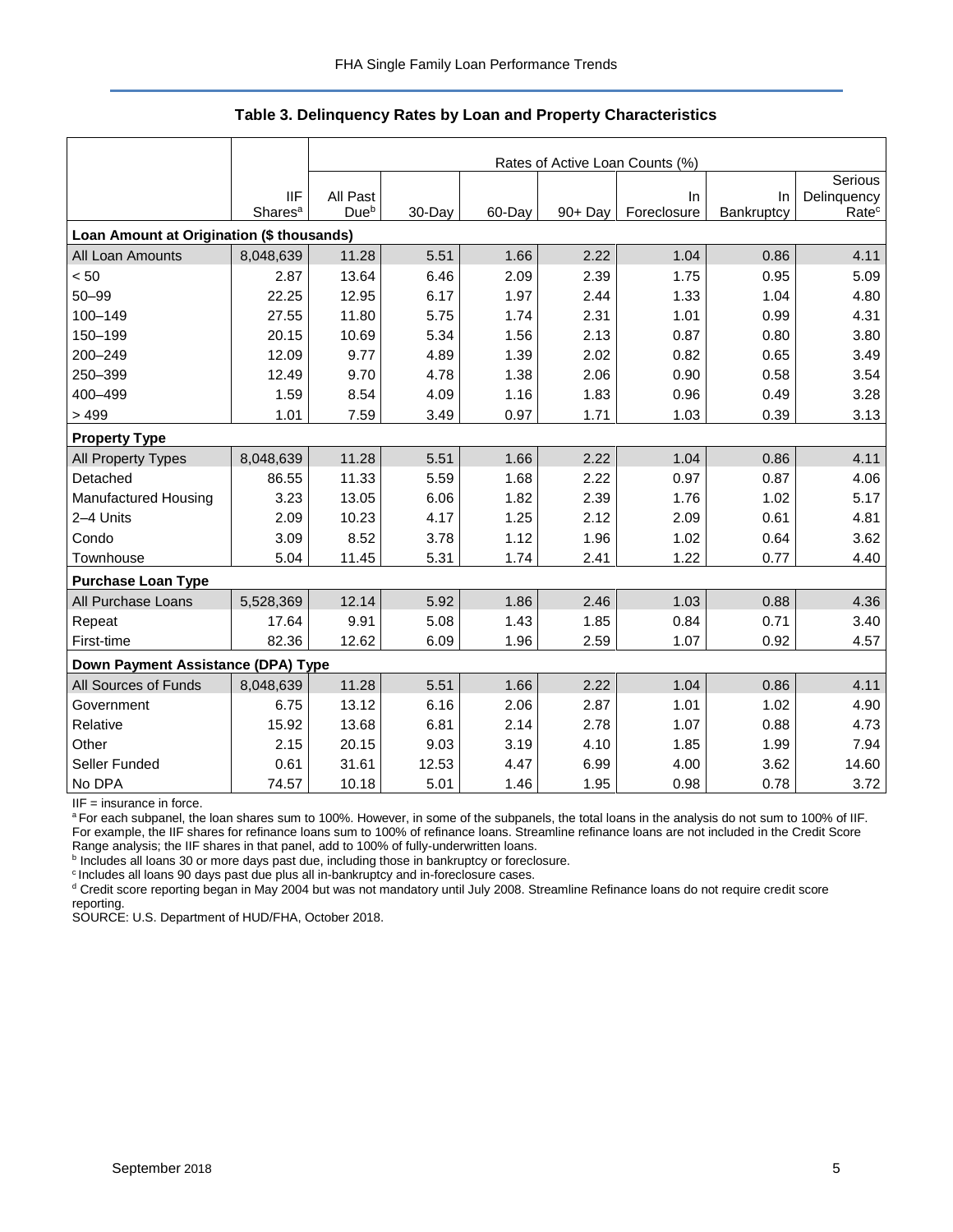<span id="page-6-0"></span>

|                |       |                       |                              |                                |                        | Foreclosure                        | Annualized                           |
|----------------|-------|-----------------------|------------------------------|--------------------------------|------------------------|------------------------------------|--------------------------------------|
| Fiscal<br>Year | Month | Insurance in<br>Force | Foreclosure<br><b>Starts</b> | In<br>Foreclosure <sup>a</sup> | Foreclosure<br>Claimsb | Starts:<br>6-month MA <sup>c</sup> | Foreclosure<br>Rate <sup>d</sup> (%) |
| 2015           | Sep   | 7,742,143             | 11,136                       | 145,114                        | 7,147                  | 11,070                             | 1.10                                 |
| 2016           | Oct   | 7,765,800             | 11,446                       | 143,740                        | 8,195                  | 10,895                             | 1.26                                 |
|                | Nov   | 7,780,970             | 10,427                       | 142,850                        | 6,761                  | 10,925                             | 1.04                                 |
|                | Dec   | 7,779,458             | 11,848                       | 143,655                        | 7,116                  | 11,071                             | 1.09                                 |
|                | Jan   | 7,797,476             | 11,049                       | 141,184                        | 6,821                  | 11,158                             | 1.04                                 |
|                | Feb   | 7,809,458             | 11,484                       | 138,844                        | 8,182                  | 11,232                             | 1.25                                 |
|                | Mar   | 7,809,260             | 11,792                       | 130,976                        | 8,141                  | 11,341                             | 1.24                                 |
|                | Apr   | 7,810,381             | 10,111                       | 130,574                        | 7,276                  | 11,119                             | 1.11                                 |
|                | May   | 7,813,695             | 8,891                        | 127,396                        | 6,472                  | 10,863                             | 0.99                                 |
|                | Jun   | 7,814,304             | 9,209                        | 126,980                        | 6,647                  | 10,423                             | 1.02                                 |
|                | Jul   | 7,824,682             | 8,938                        | 124,479                        | 5,401                  | 10,071                             | 0.83                                 |
|                | Aug   | 7,834,822             | 10,437                       | 121,623                        | 7,416                  | 9,896                              | 1.13                                 |
|                | Sep   | 7,838,495             | 9,863                        | 117,726                        | 6,329                  | 9,575                              | 0.96                                 |
| 2017           | Oct   | 7,840,261             | 10,142                       | 115,334                        | 6,505                  | 9,580                              | 0.99                                 |
|                | Nov   | 7,839,269             | 9,795                        | 114,184                        | 6,004                  | 9,731                              | 0.92                                 |
|                | Dec   | 7,842,834             | 10,148                       | 114,476                        | 5,757                  | 9,887                              | 0.88                                 |
|                | Jan   | 7,877,094             | 10,811                       | 116,091                        | 5,534                  | 10,199                             | 0.84                                 |
|                | Feb   | 7,891,926             | 10,876                       | 115,426                        | 4,975                  | 10,273                             | 0.75                                 |
|                | Mar   | 7,904,390             | 11,761                       | 116,334                        | 6,346                  | 10,589                             | 0.96                                 |
|                | Apr   | 7,917,975             | 9,066                        | 114,272                        | 5,517                  | 10,410                             | 0.83                                 |
|                | May   | 7,934,510             | 9,519                        | 112,065                        | 5,979                  | 10,364                             | 0.90                                 |
|                | Jun   | 7,950,029             | 8,764                        | 108,659                        | 6,288                  | 10,133                             | 0.95                                 |
|                | Jul   | 7,962,527             | 8,101                        | 103,214                        | 5,825                  | 9,681                              | 0.87                                 |
|                | Aug   | 7,973,604             | 9,454                        | 103,849                        | 6,801                  | 9,444                              | 1.02                                 |
|                | Sep   | 7,982,070             | 7,999                        | 94,991                         | 5,786                  | 8,817                              | 0.87                                 |
| 2018           | Oct   | 7,986,663             | 8,739                        | 94,024                         | 6,008                  | 8,763                              | 0.90                                 |
|                | Nov   | 7,988,634             | 8,478                        | 92,840                         | 5,524                  | 8,589                              | 0.83                                 |
|                | Dec   | 7,989,699             | 8,830                        | 93,243                         | 4,756                  | 8,600                              | 0.71                                 |
|                | Jan   | 8,005,645             | 9,839                        | 91,530                         | 5,067                  | 8,890                              | 0.76                                 |
|                | Feb   | 8,007,772             | 9,917                        | 92,811                         | 5,023                  | 8,967                              | 0.75                                 |
|                | Mar   | 8,007,182             | 10,216                       | 92,141                         | 5,710                  | 9,337                              | 0.85                                 |
|                | Apr   | 8,012,065             | 9,653                        | 90,625                         | 5,408                  | 9,489                              | 0.81                                 |
|                | May   | 8,015,714             | 10,233                       | 89,356                         | 5,805                  | 9,781                              | 0.87                                 |
|                | Jun   | 8,024,523             | 9,055                        | 87,388                         | 5,443                  | 9,819                              | 0.81                                 |
|                | Jul   | 8,031,487             | 8,460                        | 82,258                         | 4,887                  | 9,589                              | 0.73                                 |
|                | Aug   | 8,037,609             | 9,966                        | 85,105                         | 5,210                  | 9,597                              | 0.78                                 |
|                | Sep   | 8,048,639             | 8,407                        | 83,333                         | 4,155                  | 9,296                              | 0.62                                 |

**Table 4. Monthly Foreclosure Statistics and Trends**

<sup>a</sup> Numbers of loans are in some stage of foreclosure processing at the end of each month.

 $\rm b$  This is the number of claims paid by HUD. These are nearly all for completed foreclosure actions.

<sup>c</sup> The six-month moving average of foreclosure starts is presented here to smooth out variations in actual starts each month. <sup>d</sup> An annualized foreclosure rate takes the monthly foreclosure claim rate and transforms that into its annual equivalency. That is, if the same foreclosure claim rate continued for 12 straight months, then the figure is the final annual foreclosure rate result as a percentage of beginning insurance in force.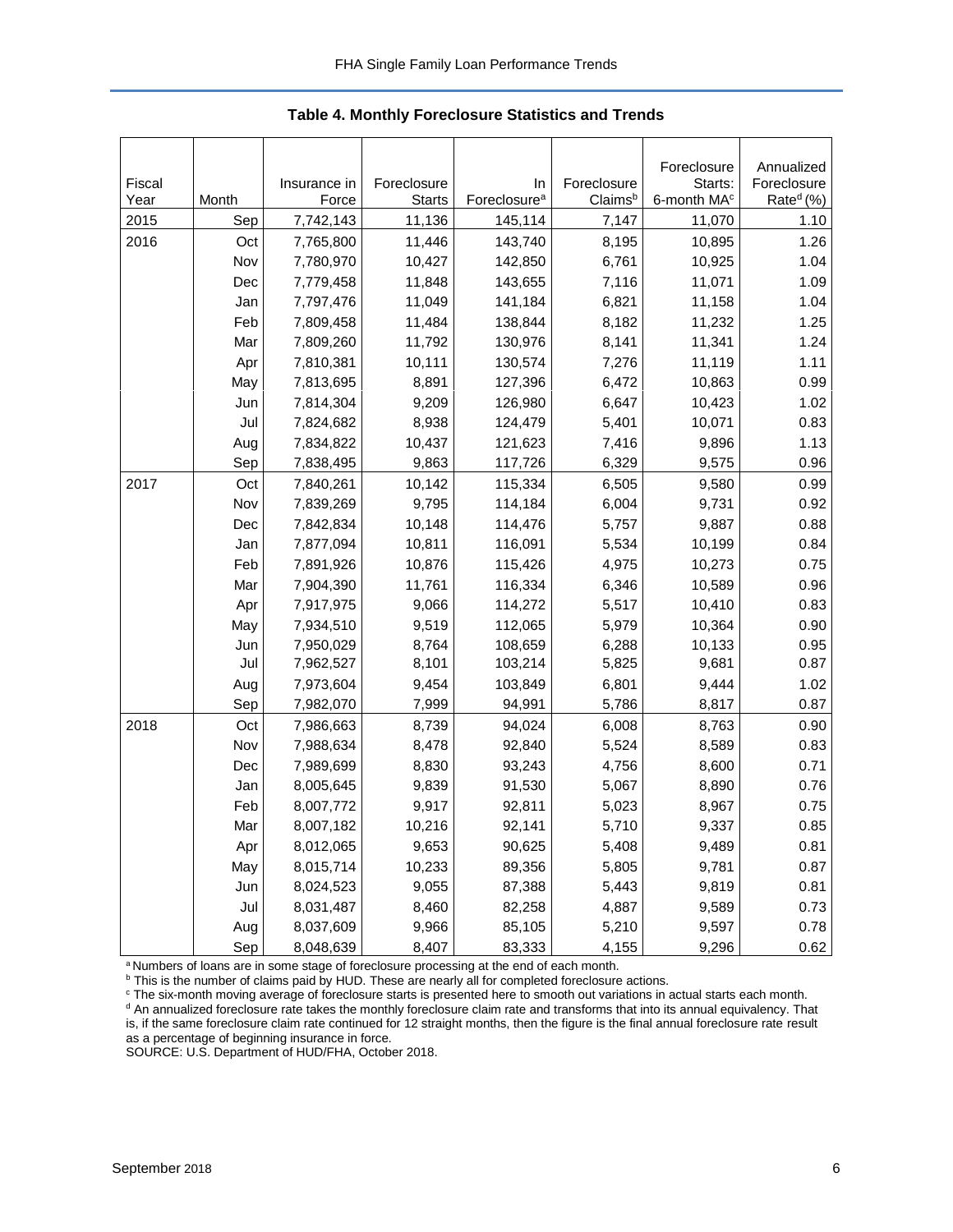<span id="page-7-0"></span>

|                                |                          |                 | Recovery Rates <sup>a</sup> (%) |          | Percentage Point Change |               |  |  |
|--------------------------------|--------------------------|-----------------|---------------------------------|----------|-------------------------|---------------|--|--|
|                                |                          |                 |                                 |          | From Previous           | From Previous |  |  |
| Disposition State <sup>b</sup> | Dispositions             | <b>Jul 2018</b> | Jun 2018                        | Jul 2017 | Month                   | Year          |  |  |
| U.S.                           | 1,647                    | 54.5            | 52.0                            | 39.9     | 2.5                     | 14.6          |  |  |
| PR                             | 105                      | 52.1            | 51.3                            | 51.2     | 0.8                     | 0.9           |  |  |
| OH                             | 103                      | 39.3            | 47.4                            | 25.4     | $-8.1$                  | 13.9          |  |  |
| PA                             | 82                       | 51.5            | 47.3                            | 24.2     | 4.2                     | 27.3          |  |  |
| TX                             | 77                       | 70.6            | 67.8                            | 64.6     | 2.8                     | 6.0           |  |  |
| NJ                             | 76                       | 29.0            | 20.7                            | 12.0     | 8.3                     | 17.0          |  |  |
| IL.                            | 70                       | 36.0            | 38.8                            | 23.6     | $-2.8$                  | 12.4          |  |  |
| <b>CT</b>                      | 66                       | 41.5            | 48.2                            | 26.6     | $-6.7$                  | 15.0          |  |  |
| AL                             | 64                       | 42.3            | 56.3                            | 45.4     | $-14.0$                 | $-3.1$        |  |  |
| MI                             | 64                       | 52.3            | 46.0                            | 29.6     | 6.3                     | 22.6          |  |  |
| OK                             | 64                       | 46.7            | 51.3                            | 42.3     | $-4.6$                  | 4.4           |  |  |
| FL.                            | 63                       | 79.1            | 74.8                            | 48.4     | 4.3                     | 30.7          |  |  |
| VA                             | 59                       | 60.7            | 57.9                            | 48.1     | 2.8                     | 12.6          |  |  |
| <b>MD</b>                      | 57                       | 60.6            | 42.8                            | 37.1     | 17.8                    | 23.5          |  |  |
| KS                             | 54                       | 56.4            | 63.5                            | 47.4     | $-7.2$                  | 9.0           |  |  |
| <b>NC</b>                      | 54                       | 56.2            | 55.8                            | 48.5     | 0.4                     | 7.7           |  |  |
| LA                             | 51                       | 51.0            | 43.9                            | 42.7     | 7.0                     | 8.3           |  |  |
| <b>MO</b>                      | 51                       | 62.6            | 50.6                            | 43.3     | 12.1                    | 19.4          |  |  |
| GA                             | 50                       | 75.7            | 66.3                            | 54.7     | 9.4                     | 21.0          |  |  |
| ${\sf IN}$                     | 41                       | 49.7            | 53.3                            | 31.8     | $-3.6$                  | 17.9          |  |  |
| <b>TN</b>                      | 39                       | 66.0            | 63.1                            | 65.1     | 2.8                     | 0.9           |  |  |
| <b>NY</b>                      | 38                       | 51.8            | 26.3                            | 7.2      | 25.5                    | 44.5          |  |  |
| <b>AR</b>                      | 34                       | 52.9            | 52.2                            | 40.9     | 0.7                     | 12.0          |  |  |
| SC                             | 31                       | 60.8            | 66.7                            | 55.8     | $-5.9$                  | 5.0           |  |  |
| KY                             | 27                       | 47.0            | 56.2                            | 46.9     | $-9.2$                  | 0.1           |  |  |
| <b>MS</b>                      | 27                       | 59.7            | 65.7                            | 44.5     | $-6.1$                  | 15.2          |  |  |
| <b>NM</b>                      | 25                       | 56.2            | 51.3                            | 49.7     | 4.8                     | 6.5           |  |  |
| WI                             | 16                       | 44.9            | 34.8                            | 19.3     | 10.1                    | 25.6          |  |  |
| <b>MN</b>                      | 14                       | 67.2            | 51.6                            | 53.0     | 15.6                    | 14.2          |  |  |
| CA                             | 13                       | 92.2            | 85.0                            | 80.6     | 7.2                     | 11.6          |  |  |
| CO                             | 12                       | 67.0            | 99.7                            | 75.0     | $-32.7$                 | $-8.0$        |  |  |
| MA                             | 12                       | 60.2            | 62.0                            | 43.5     | $-1.8$                  | 16.6          |  |  |
| OR                             | 12                       | 80.8            | 76.3                            | 60.9     | 4.6                     | 19.9          |  |  |
| WA                             | 11                       | 72.6            | 73.9                            | 74.3     | $-1.3$                  | $-1.7$        |  |  |
| <b>WY</b>                      | 11                       | 51.0            | 65.0                            | 61.5     | $-14.0$                 | $-10.5$       |  |  |
| WV                             | $\boldsymbol{9}$         | 40.5            | 43.8                            | 36.3     | $-3.3$                  | 4.1           |  |  |
| IA                             | $\bf 8$                  | 73.0            | 61.4                            | 28.4     | 11.6                    | 44.6          |  |  |
| AK                             | $\boldsymbol{7}$         | 64.1            | 56.3                            | 51.5     | $7.8$                   | 12.6          |  |  |
| $\mathsf{A}\mathsf{Z}$         | $\overline{\mathcal{I}}$ | 65.9            | 55.9                            | 55.4     | 10.0                    | $10.5$        |  |  |
| <b>ND</b>                      | $\,6$                    | 48.8            | 58.3                            | 49.7     | $-9.6$                  | $-0.9$        |  |  |
| ${\sf NV}$                     | 6                        | 103.2           | 81.4                            | 64.0     | 21.8                    | 39.2          |  |  |

### **Table 5. REO Recovery Rates**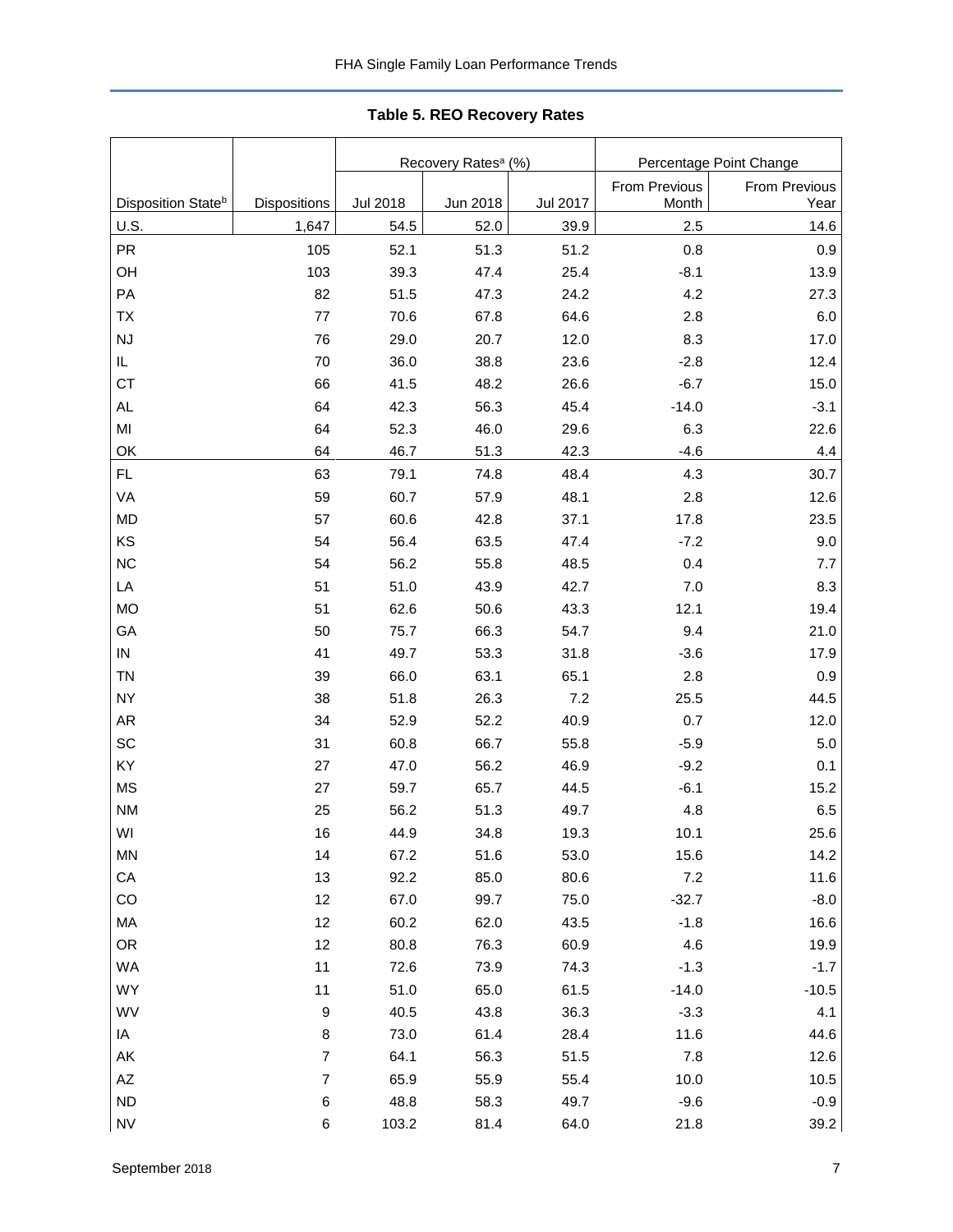|                                |                     |                 | Recovery Rates <sup>a</sup> (%) |          |                        | Percentage Point Change |
|--------------------------------|---------------------|-----------------|---------------------------------|----------|------------------------|-------------------------|
| Disposition State <sup>b</sup> | <b>Dispositions</b> | <b>Jul 2018</b> | Jun 2018                        | Jul 2017 | From Previous<br>Month | From Previous<br>Year   |
| ID                             | 5                   | 68.3            | 94.5                            | 68.2     | $-26.2$                | 0.0                     |
| MT                             | 5                   | 68.3            | 58.5                            | 54.0     | 9.7                    | 14.3                    |
| SD                             | 5                   | 44.3            | 35.8                            | 62.1     | 8.5                    | $-17.8$                 |
| <b>NH</b>                      | 3                   | 77.8            | 75.2                            | 46.5     | 2.6                    | 31.3                    |
| VT                             | 3                   | 50.8            | 41.3                            | 28.3     | 9.5                    | 22.5                    |
| DE                             | $\overline{2}$      | 38.2            | 59.6                            | 47.8     | $-21.4$                | $-9.6$                  |
| ME                             | 2                   | 64.7            | 49.5                            | 20.7     | 15.2                   | 44.0                    |
| <b>NE</b>                      | 2                   | 50.7            | 46.9                            | 55.4     | 3.8                    | $-4.7$                  |
| R <sub>l</sub>                 | $\overline{c}$      | 43.8            | 62.1                            | 56.4     | $-18.4$                | $-12.7$                 |
| UT                             | $\overline{2}$      | 133.4           | 76.6                            | 63.0     | 56.8                   | 70.3                    |
| DC                             | 0                   | na              | na                              | 89.6     | na                     | na                      |
| HI                             | 0                   | na              | 82.9                            | na       | na                     | na                      |
| VI                             | 0                   | na              | 21.8                            | na       | na                     | na                      |

#### **Table 5. REO Recovery Rates**

na = not applicable.

<sup>a</sup> Rates are percentages of unpaid loan balance at time of default.

**b** State records are sorted by number of dispositions in the most recent month (largest to smallest).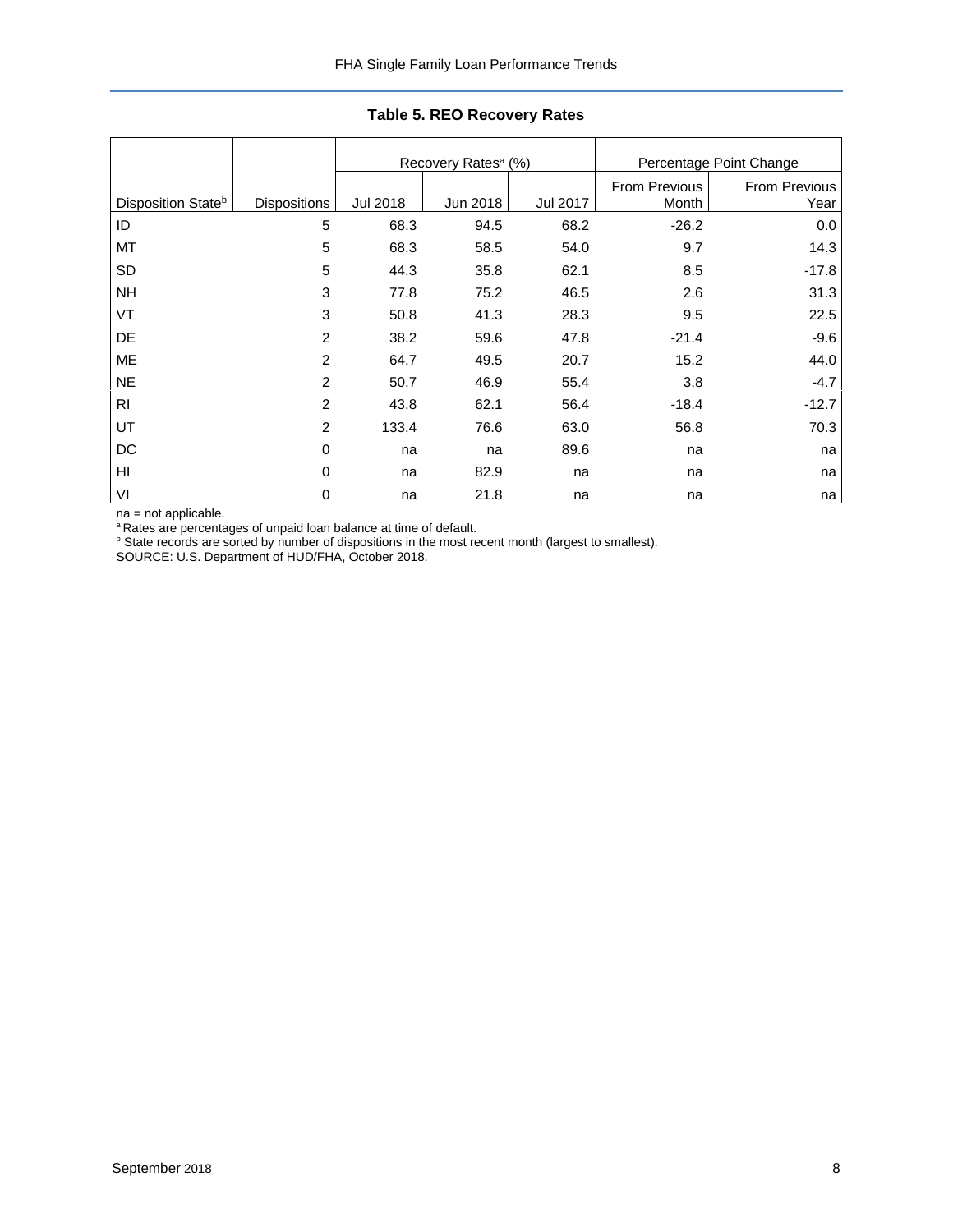**Table 6. REO Components of Loss by Property Disposition Month**

<span id="page-9-0"></span>

|                                 |         |         |         | 2018    |                |                               |                                                         |                |         |         | 2017    |         |         |
|---------------------------------|---------|---------|---------|---------|----------------|-------------------------------|---------------------------------------------------------|----------------|---------|---------|---------|---------|---------|
| <b>Disposition Month</b>        | Aug     | Jul     | Jun     | May     | Apr            | Mar                           | Feb                                                     | Jan            | Dec     | Nov     | Oct     | Sep     | Aug     |
|                                 |         |         |         |         |                |                               |                                                         |                |         |         |         |         |         |
|                                 |         |         |         |         |                |                               | Loss Components as Percentage of Defaulted Loan Balance |                |         |         |         |         |         |
| Claim Expenses <sup>a</sup>     | 17.74   | 18.41   | 19.57   | 18.65   | 18.99          | 19.68                         | 19.52                                                   | 20.16          | 19.71   | 20.04   | 19.63   | 19.33   | 20.65   |
| Holding Costsb                  | 4.70    | 4.68    | 4.89    | 4.91    | 4.88           | 4.78                          | 4.45                                                    | 4.70           | 4.86    | 4.85    | 4.83    | 4.94    | 5.04    |
| Loss on Collateral <sup>c</sup> | 26.07   | 25.56   | 27.08   | 26.16   | 27.44          | 27.98                         | 29.38                                                   | 29.37          | 28.74   | 28.34   | 29.94   | 28.41   | 29.79   |
| Sales Expense                   | 4.67    | 4.65    | 4.61    | 4.50    | 4.51           | 4.57                          | 4.59                                                    | 4.33           | 4.36    | 4.42    | 4.32    | 4.43    | 4.45    |
| Program Discounts <sup>d</sup>  | 0.19    | 0.25    | 0.29    | 0.12    | 0.14           | 0.25                          | 0.30                                                    | 0.26           | 0.17    | 0.38    | 0.04    | 0.08    | 0.12    |
| Net Loss Rate <sup>e</sup>      | 45.53   | 48.01   | 50.75   | 49.44   | 52.12          | 53.79                         | 55.88                                                   | 56.27          | 55.38   | 55.59   | 57.46   | 56.82   | 60.10   |
|                                 |         |         |         |         |                | Average Amount (\$)           |                                                         |                |         |         |         |         |         |
| Average Dollar Loss             | 53,517  | 57,928  | 61,219  | 60,014  | 62,671         | 63,739                        | 66,249                                                  | 65,808         | 65,415  | 65,539  | 70.116  | 68,379  | 72,327  |
| Average Unpaid Balance          | 117,544 | 120.648 | 120,624 | 121,394 | 120,246        | 118,492                       | 118,551                                                 | 116,941        | 118.125 | 117.907 | 122,032 | 120,338 | 120,336 |
|                                 |         |         |         |         |                | <b>Occurrence Count</b>       |                                                         |                |         |         |         |         |         |
| <b>Number of Dispositions</b>   | 1,647   | 1,778   | 1,858   | 2,202   | 2,176          | 2,453                         | 2,373                                                   | 2,289          | 2,408   | 2,220   | 2,361   | 2,457   | 2,873   |
| <b>Number of Discounts</b>      | 6       | 12      | 10      | 6       | $\overline{7}$ | 13                            | 16                                                      | $\overline{7}$ | 10      | 5       | 3       | 6       | 11      |
| <b>Stage</b>                    |         |         |         |         |                | <b>Average Time in Months</b> |                                                         |                |         |         |         |         |         |
| Delinquencyf                    | 11.1    | 11.9    | 12.3    | 11.9    | 11.3           | 12.2                          | 12.5                                                    | 12.3           | 12.1    | 12.6    | 12.4    | 13.3    | 13.1    |
| Foreclosure <sup>g</sup>        | 13.8    | 13.4    | 13.4    | 13.3    | 13.4           | 13.6                          | 13.1                                                    | 13.1           | 13.1    | 12.9    | 13.3    | 13.0    | 14.6    |
| Deed Transferh                  | 13.6    | 14.0    | 13.6    | 13.2    | 13.5           | 14.4                          | 13.4                                                    | 13.2           | 13.2    | 13.5    | 13.8    | 13.1    | 12.9    |
| <b>REO</b>                      | 4.1     | 4.0     | 4.2     | 4.1     | 4.2            | 4.3                           | 4.3                                                     | 4.3            | 4.3     | 4.6     | 4.7     | 4.6     | 4.7     |
| All Stages                      | 42.5    | 43.2    | 43.3    | 42.5    | 42.4           | 44.5                          | 43.2                                                    | 42.9           | 42.7    | 43.7    | 44.1    | 43.9    | 45.4    |

<sup>a</sup> Includes interest on principal.

**b** Management, maintenance, repairs, administration, and security, net of rent and other income.

<sup>c</sup> Value when foreclosed (UPB) minus value received in REO; does not include Streamline refinances.

<sup>d</sup> Rate over all dispositions; effect is greater in the cases where a discount actually is given.

e Profit (loss) divided by Unpaid Principal Balance (UPB). The listed cost categories are not exhaustive, and they will not sum to the loss rate.

<sup>f</sup> First missed payment to date foreclosure initiated.

<sup>9</sup> Initiation of foreclosure proceedings to auction date.

h Auction date to HUD acquisition date.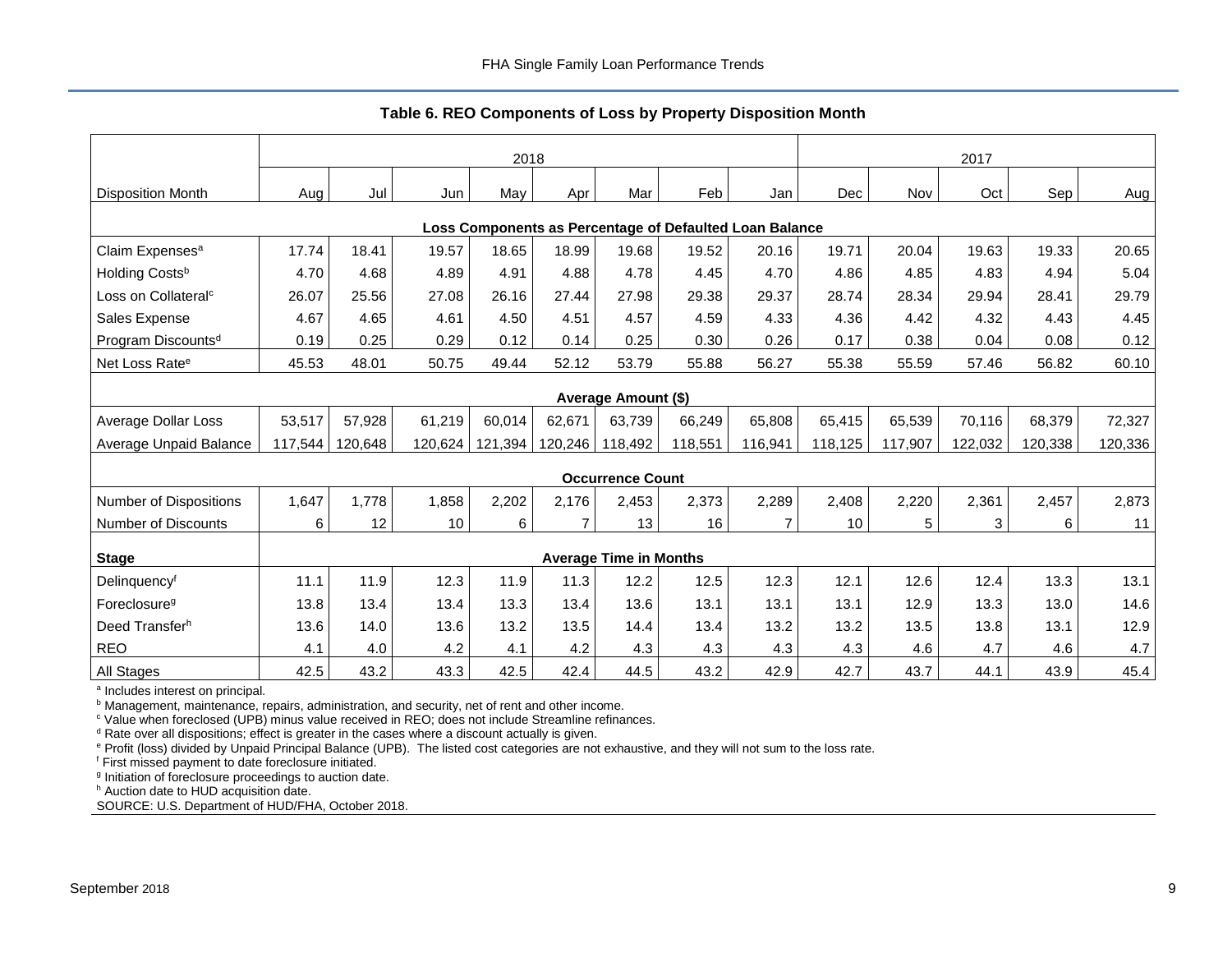**Figure 1. Serious Delinquency Rate by Fiscal Year**

<span id="page-10-0"></span>

NOTE: The FY 2009 cohort is separated into two parts, representing loan originations from October through March in 2009-1 and loan originations from April through September in 2009-2. The last six months of the origination period have been removed to ensure seasoning of loans. SOURCE: U.S. Department of HUD/FHA, October 2018.